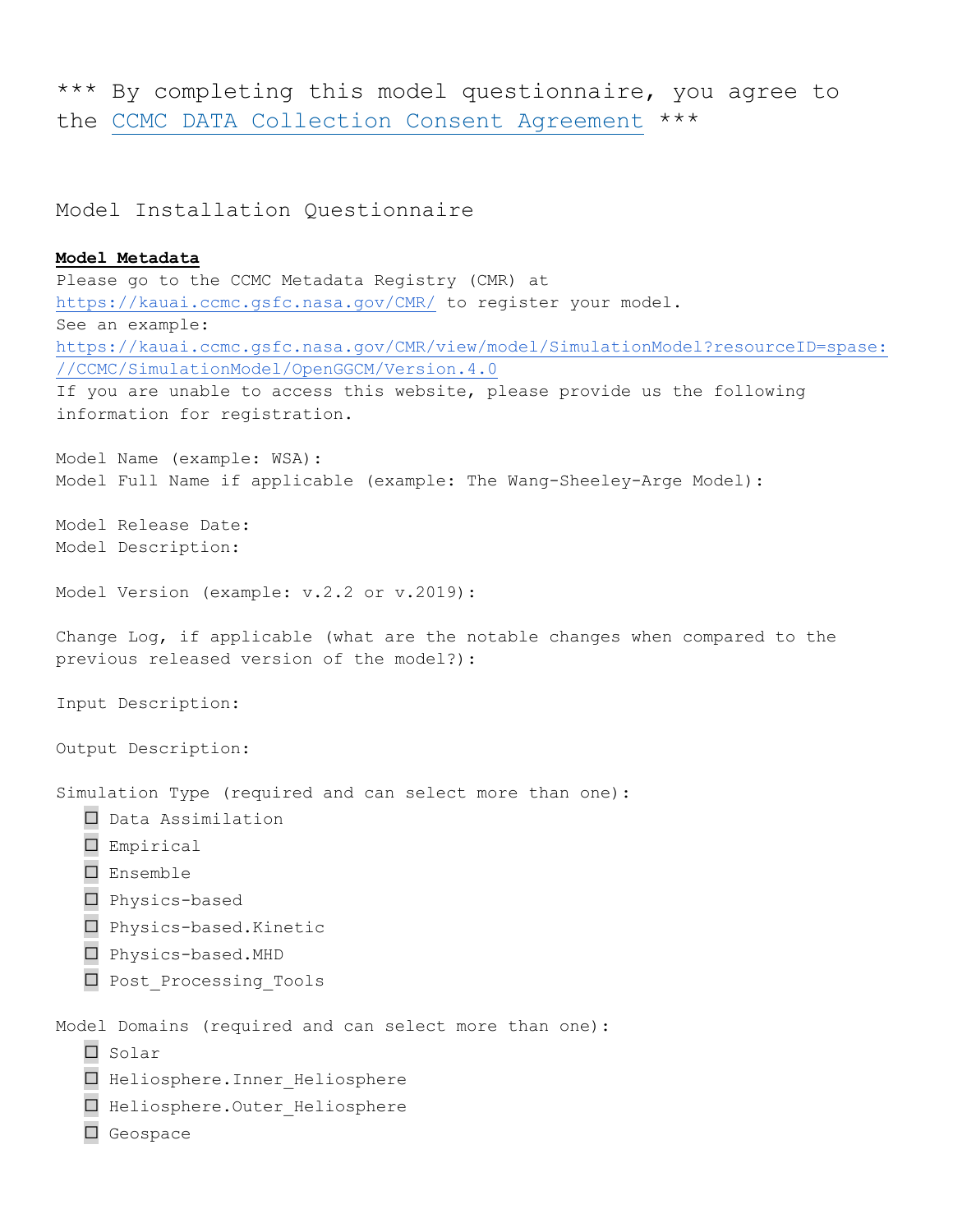```
☐ Magnetosphere.Global_Magnetosphere
   ☐ Magnetosphere.Inner_Magnetosphere.Plasmasphere
   ☐ Magnetosphere.Inner_Magnetosphere.RadiationBelt
   ☐ Magnetosphere.Inner_Magnetosphere.RingCurrent
   ☐ Local_Physics
   ☐ Global_Ionosphere 
   ☐ High_Latitude_Ionosphere/Auroral_Region
   ☐ Thermosphere
Space Weather Impacts:
   ☐ Atmosphere variability (satellite/debris drag)
   ☐ Galactic cosmic rays - GCRs (human exploration, aviation safety, aerospace 
   assets functionality)
   ☐ Geomagnetically induced currents - GICs (electric power systems)
   ☐ Ionosphere variability (navigation, communications)
   ☐ Near-earth radiation and plasma environment (aerospace assets functionality)
   ☐ Solar energetic particles - SEPs (human exploration, aviation safety, aerospace 
   assets functionality)
Temporal Dependence Possible? Can the results evolve with time?
      ☐ True
      ☐ False
Code Language (example: IDL, Fortran): 					
Model Caveats (if any): 					
Contact information (provide the following information for each contact)
     First name: 					
     Middle name: 					
      Last name: 					
     Organization Name: 					
     Email: 					
      Phone: 				
      Role:
           ☐ Model Host Contact
           ☐ Model Contact
           ☐ Model Developer
Acknowledgement/Institution (provide following information for each 
acknowledgement/institution)
     Name:
      URL:
```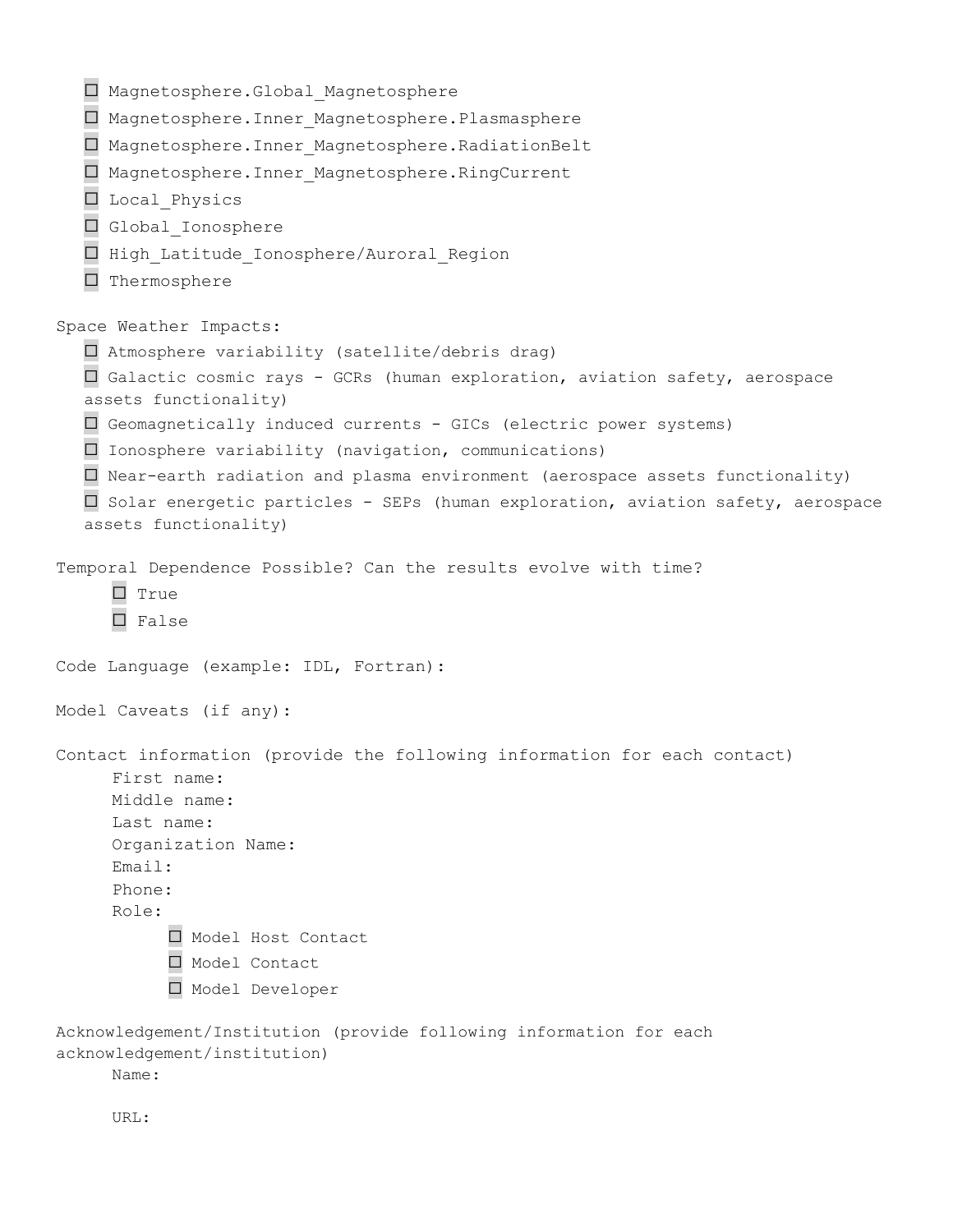```
Relevant Links, if any (example: link to source code on Github, link to online 
documentation about the model, etc.): 
     Name (ex: General Description of ENLIL Model): 					
     URL (ex: https://ccmc.gsfc.nasa.gov/models/Code_description.pdf): 					
     Description (optional): 					
Publication(s), if any:
     Title: 					
     DOI for the publication, if any (ex: 10.1016/S0273-1177(03)00332-6): 					
List of Phenomena (This is domain specific)
  Solar List:
     □ Solar Magnetic Field
     ☐ Coronal_Holes
     ☐ Coronal_Mass_Ejections
     ☐ Solar_Electromagnetic_Emissions
     □ Solar Energetic Particles
     ☐ Solar_Flares
     □ Solar Spectral Irradiance
  Heliosphere List:
     □ Solar Energetic Particles
     □ Ambient Solar Wind
     ☐ Magnetic_Connectivity
     □ High Speed Stream
     □ Stream Interaction Regions
     ☐ Interplanetary_Shocks
     □ Heliospheric Current Sheet
     ☐ Interplanetary_Scintillation
     ☐ Coronal_Mass_Ejections_Propagation
     ☐ Coronal_Mass_Ejection_Arrival
  Global Magnetosphere List:
     ☐ Geomagnetic_Storms
     ☐ Geomagnetic_Sub-storms
     ☐ Magnetosphere_Current_Systems
     ☐ Plasma_Sheet
     ☐ Magnetopause
     ☐ Bow-shock
     ☐ Cusp
     ☐ Magnetosheath
     ☐ Magnetic_Mapping
     □ Magnetotail Dynamics
     ☐ Plasmoids
```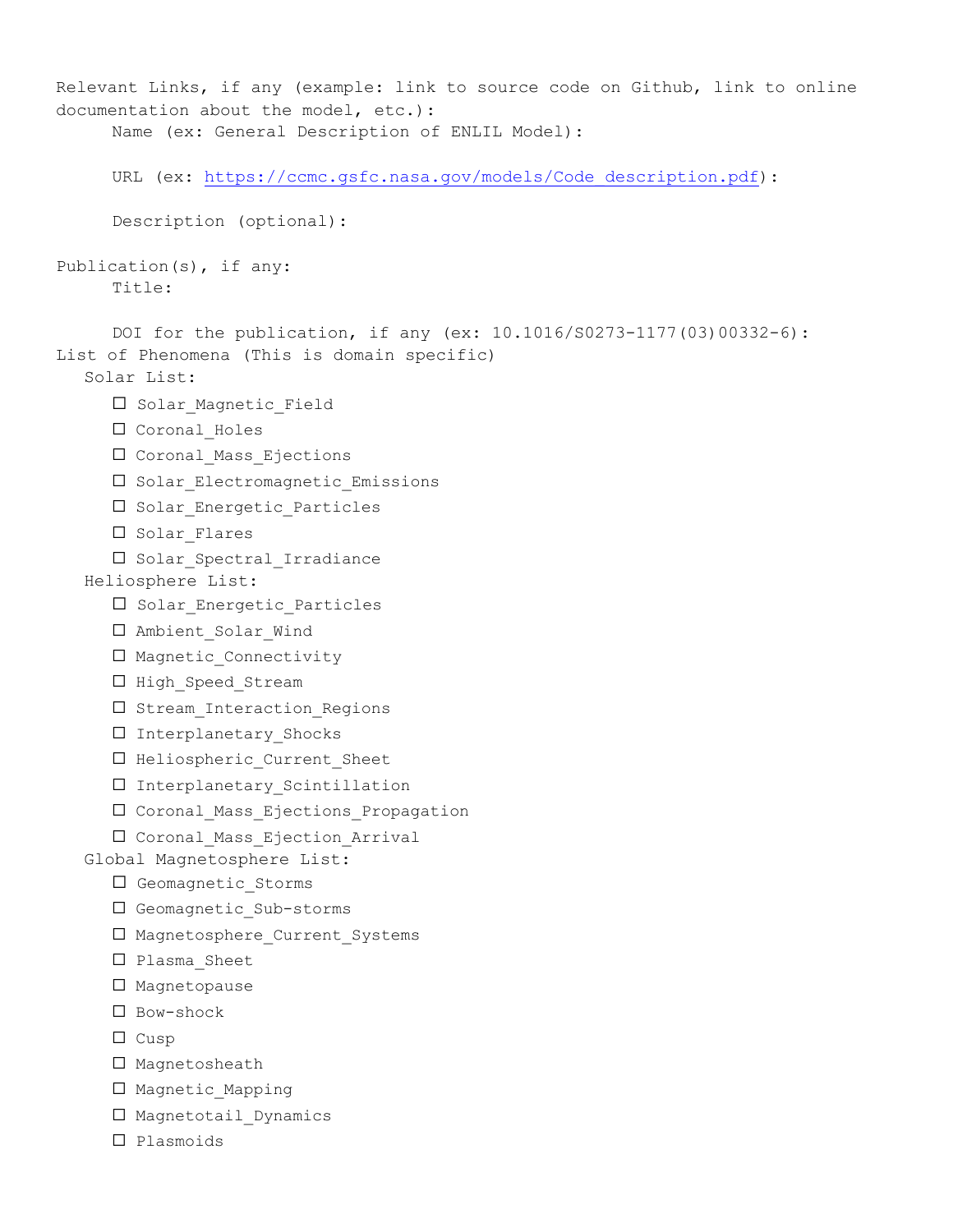- ☐ Magnetic\_Perturbations\_at\_Geosynchronous\_Orbit
- □ Ground Magnetic Perturbations
- □ Ultra Low Frequency Waves
- □ Flux Transfer Events
- ☐ Busty\_Bulk\_Flows
- ☐ Kelvin-Helmholtz\_Instabilities
- ☐ Distant\_Tail
- ☐ Near-Earth\_Neutral\_Line
- □ Magnetic Reconnection
- Inner Magnetosphere List:
	- ☐ Ultra\_Low\_Frequency\_Waves
	- □ Whistler Chorus Waves
	- ☐ Plasmaspheric\_Hiss
	- ☐ Electromagnetic\_Ion\_Cyclotron\_Waves
	- □ Other Tyes of Waves
	- ☐ Wave-particle\_Interactions
	- ☐ Particle\_Dynamics
	- ☐ Plasmasphere/Plasmapause\_Dynamics
	- ☐ Inner\_Magnetosphere-ionosphere-thermosphere\_Coupling
	- ☐ Inner\_Magnetosphere\_and\_Outer\_Magnetosphere/Tail\_Coupling
- ☐ Seed\_Population\_for\_the\_Ring\_Current\_and\_Radiation\_Belt/Preconditioning Geospace List:
	- ☐ Coupled\_Geospace\_System\_Response\_To\_Drivers
	- ☐ Magnetosphere-ionosphere\_Convection
	- ☐ Energy\_Distribution\_In\_Coupled Geospace\_System
- Ionosphere List:
	- ☐ Variablility\_of\_Plasma\_Density
	- ☐ Ion\_Drift\_Velocity
	- □ Equatorial Anomaly
	- ☐ Traveling\_Ionospheric\_Disturbances
	- ☐ Ionospheric\_Scintillations
	- □ HF Signal Absorption
- Thermosphere List:
	- □ Atmosphere Expansion
	- □ Neutral Composition Change
	- □ Neutral Wind Change
- ☐ Traveling\_Atmospheric\_Disturbances
- High Latitude Ionosphere/Auroral Region List:
	- ☐ Ionosphere\_Electrodynamics
	- ☐ Particle\_Precipitation
	- ☐ Energy\_Flow\_into\_Ionosphere
	- □ Joule Heating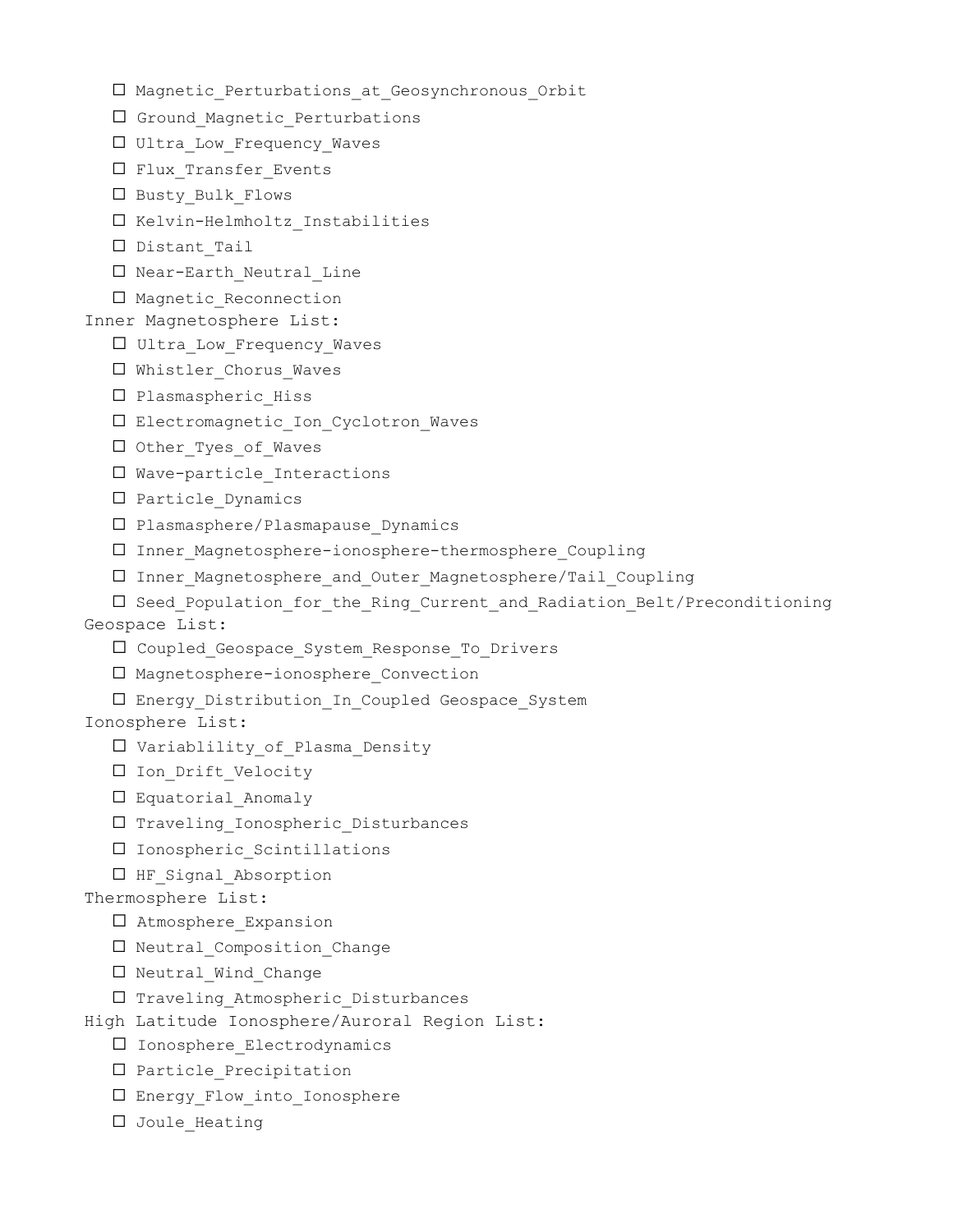- □ Ionosphere Convection
- ☐ Polar\_Wind
- ☐ Ionosphere\_Particle\_Outflow
- ☐ Field-aligned\_Currents
- ☐ Cross-polarcap\_Electric\_Potential

# **Material for the Model Display System (Capabilities Demo)**

- Inputs and outputs of sample runs
- Post-processing results (time series, images) demonstrating capabilities (a prototype of quick-look graphic/data to be produced as a standard postprocessing for all requested runs)
- Publications/presentations
- Model-data comparisons results. Possible options:
	- A few examples demonstrating model potential
	- Time series (for models and data) to evaluation topics already available at CCMC systems (CAMEL, Scoreboard)

# **Evaluation Results and Tools (if a part of proposal objectives)**

- Observational data used for mode-data comparison (with metadata)
- Time series derived from models (with metadata)
- Algorithms for model-data comparisons

# **Model Installation/Execution**

Please forward us any documentation for this model, such as but not limited to: user's guide, sample post processing script/executables, and/or visualization sample output for your model

# **Build Instruction**

What software, libraries, licenses, and compilers does the model requires?

Is there any software/libraries/compilers version dependency?

What compiler flags, make file and/or configure script options is needed to build the model? 

What environment variable(s) is/are needed to build the model? 

# **Execution**

Does this model rely on other pre-computation tools (i.e. EEGGL and SWPC CAT)?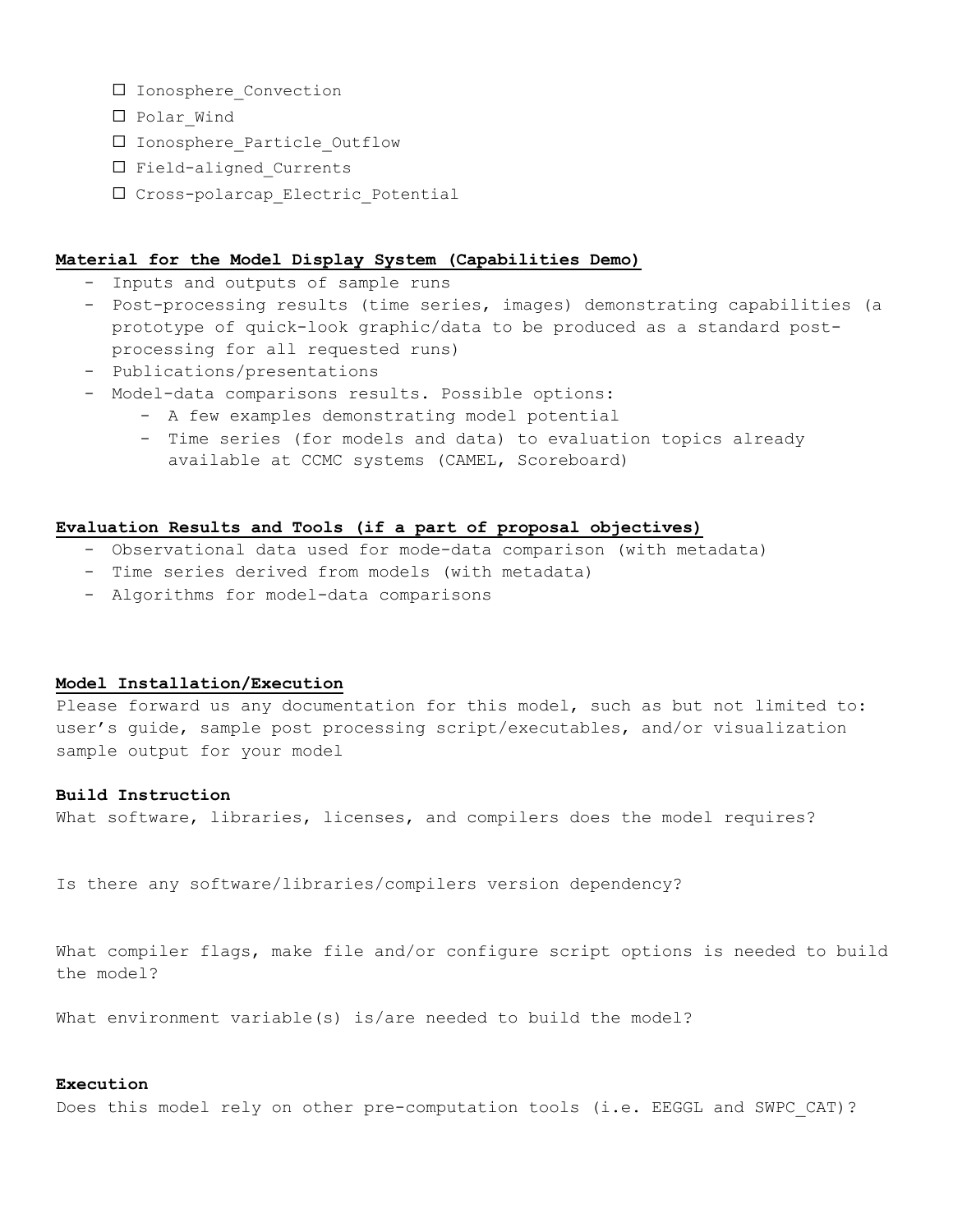How do you make and run preprocessing executables/tools? 

What input file(s) does this model use? 

What environment variable(s) is/are needed to run the model?

### **Web Interface, if applicable**

List all input parameters for the model that should be available for user to select/specify on the web interface during run submission. Specify default values, short definitions, units and valid ranges for these parameters.

How can the model run submission interface best serve two different types of users (beginner and advanced)? E.g., what are the basic model capabilities that need to be included on the part of the web interface to be available to all users, including beginner users? Are there any additional parameters for model adjustment that can benefit the advanced user?

Do any of the input parameters need to be visualized for the user prior to the run submission? Will external testers (outside of NASA) be involved to test this model web interface? 

#### **Resources**

Is this model installation for Run On Request (RoR), Instant Run (IR), Continuous Run (CR), or all? Is this an assimilation model? 

What is the long-term plan for this model? 

How long will the model installation need to be on the development machine before it is ready for IR, RoR and/or CR? 

What resources does this model need? Number of processors, memory, disk space for both input and output. Will the input & output be archived for long term storage?

Would it be difficult to re-install the model and model dependencies (software, libraries, compilers) on a similarly configured system? Please prepare to do this. 

Will you be running a cronjob? 

Does this model use any container technology, i.e Docker?